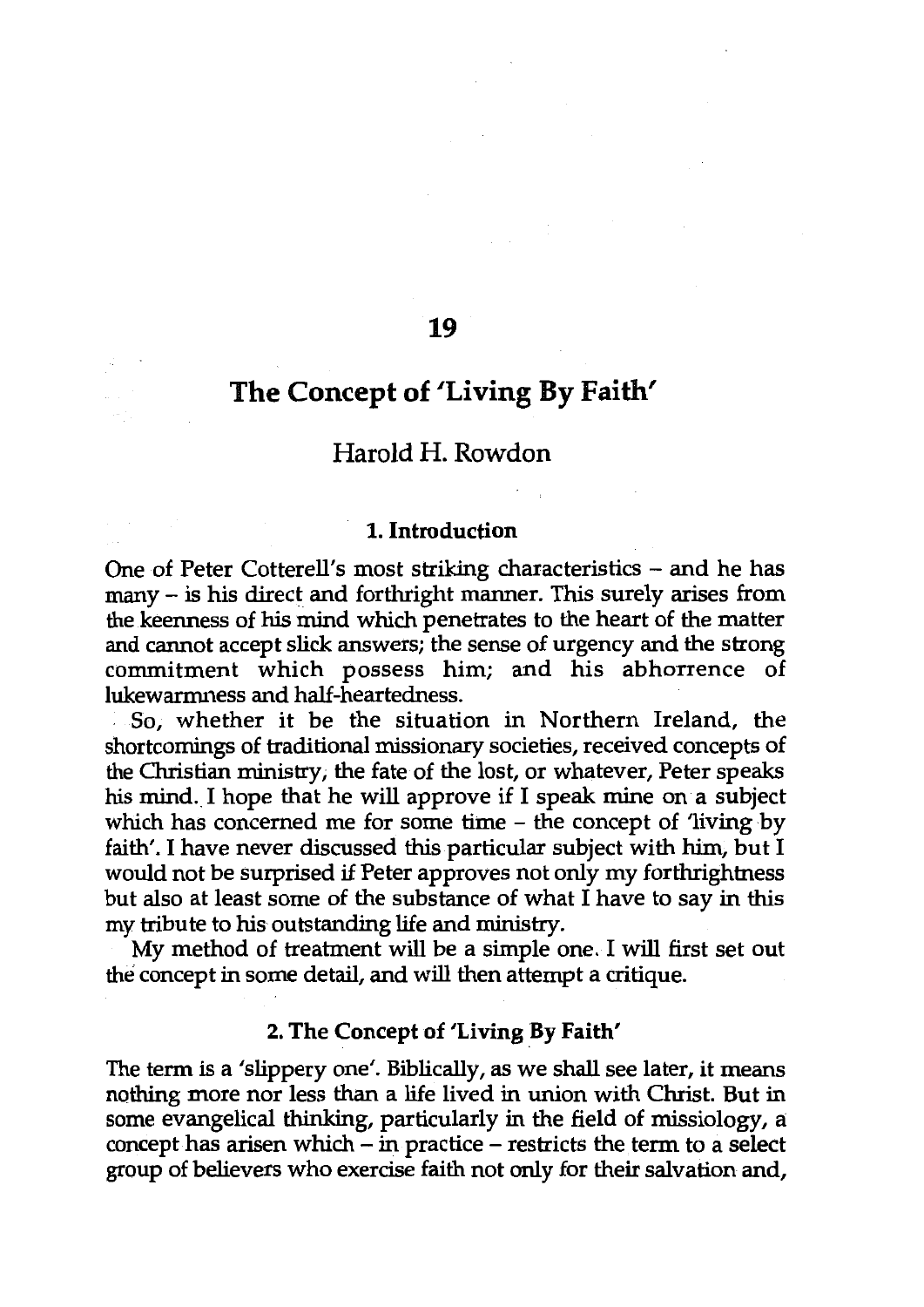some would add, for their sanctification, but also for the supply of their material needs.

So, instead of relying on any kind of contractual arrangement by which they are guaranteed a regular stipend, or even appealing for voluntary aid, they make known their needs only to God, and look by faith to him to meet them by whatever means he chooses, particularly – some would say only – by moving the hearts of his people to give without otherwise being aware of those needs. .

This might be described as the 'rigorist' concept of 'living by faith'. Much more common is the less rigorist concept which excludes only specific requests for material help, and does not exclude the giving of information which, directly or indirectly, draws attention to the existence of needs.

#### *(a) Historical Development of the Concept*

The concept has become well known through its adoption by a plethora of 'faith missions', the most famous of which was the one which did much to disseminate the idea, the China Inland Mission; founded by J. Hudson Taylor in 1865. Indeed, Hudson Taylor has rightly been regarded as the father of faith missions.1 The principles of CIM include (as number 4 of 15): 'Missionaries receive no salary; but expect that God will supply their every need through the hands. of his children. '2 Largely due to the astounding influence of Grattan and Fanny Guinness and their East London Training Institute which spawned a number of faith missions, the concept became dominant among the multitudinous non-denominations which appeared during the last quarter. of the nineteenth and the first quarter of the twentieth century.

But the concept did not originate with Hudson Taylor. If he was its father, then George Müller (of orphanage fame) was its grandfather, and Anthony Norris Groves (the Brethren pioneer missionary) its great-grandfather! A.N. Groves' *Christian Devotedness*  (1825), a fervent tract advocating strict obedience to the letter of the Sermon on the Mount and the (supposed) practice of the apostles, constituted a fountain from which Müller (who married a sister of Groves) drank deeply. Both were Brethren who applied the concept to full time ministry at home as well as to missionary work abroad. Hudson Taylor and Guinness were both influenced by the Brethren, and though neither retained long term commitment to all their

<sup>1</sup> Klaus Fiedler, in his recent, important study of *The Story of Faith Missions*  (Oxford: Regnum Lynx, 1994), describes him as 'the most important person to leave his imprint on faith missions' (32).

<sup>2</sup> Fiedler, *Faith Missions,* 33.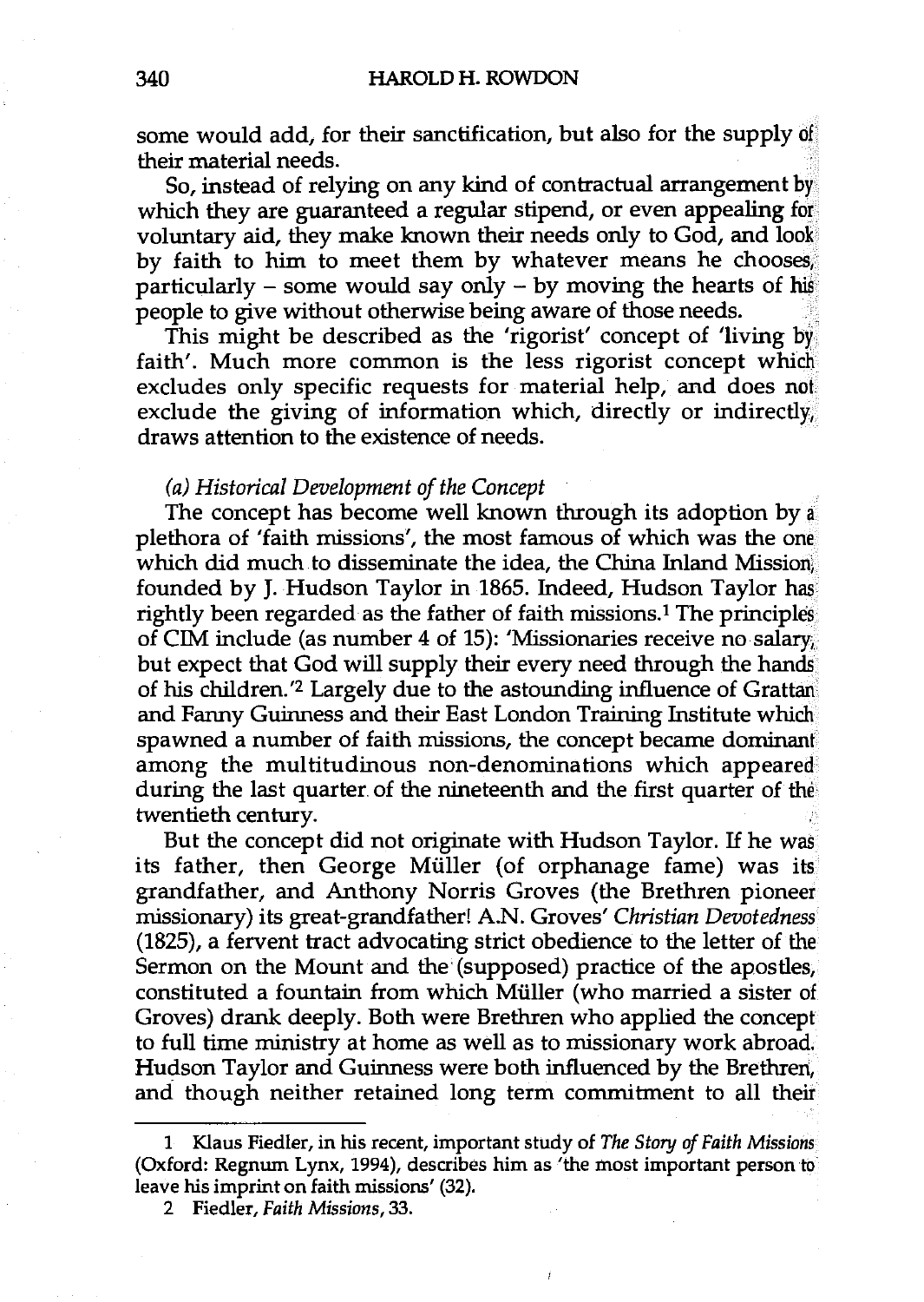Brethren tenets, they continued to cherish and propagate the concept of 'living by faith'.3

#### *(b) Biblical Warrant*

Since the concept (in its modern form) originated with Brethren, we may *pe* certain that it claimed biblical warrant. This is to be found primarily in the pages of *Christian Devotedness.4* There, Groves appeals, primarily, to a literal interpretation of Matthew 6:19-34, supplemented by the teaching of Jesus on the perils of Wealth (especially Mark 12:41-44 and Luke 18:22-30) and the example of the apostles and their adherents in pooling their possessions (Acts 2:44- 45; 4:32, 34, 35), together with relevant statements in the epistles (e.g. 2 Cor. 8:9, 13-15). The Old Testament is also laid under tribute, with special reference to Abraham's willingness to sacrifice his son, the command for all male Israelites to worship in Jerusalem three times a year, and the institution of the sabbatical year (all these involving absolute trust in God).

It is significant that both Miiller and Hudson Taylor appeal to such Scriptural passages, particularly Matthew 6:34 which may be regarded as the key text claimed in support of. the concept of 'living by faith'.5 This is in line with their indebtedness to Groves.

Additional biblical warrant is often sought in the instructions given by Jesus to the Twelve and the Seventy to take no money with them when they were sent out.6

In an as yet unpublished paper on 'Living by Faith', Timothy Larsen has drawn attention to the intimate connection between the concept and the rejection by Brethren of paid pastors.7 He points out that it was one of their primary distinctives. Biblical warrant for this was sought in Paul's refusal to accept payment from the Corinthian (or, for that matter, from any other) church to which he ministered (1 Cor. 9:15). (His delight at receiving a gift from the church in Philippi when he was in prison was rather different, as was his reference to

<sup>3</sup> Fiedler, *Faith Missions,* 32-55.

<sup>4</sup> The text of the second edition (1829) is reproduced in G.H. Lang, *Anthony Norris Groves: Saint and Pioneer* (London: Thynne & Jarvis, 1949 2nd edn), 69-99.

<sup>5</sup> See e.g. G. Milller, *A Narrative of Some of the Lord's Dealings with George Muller, written by himself,* 4 Parts (London, 1895 edn), I:84; J. Hudson Taylor, *A Retrospect* (London: Lutterworth, 1951 edn), 112.

<sup>6</sup> E.g. Taylor, *Retrospect,* 16-17, though, according to John Pollock, *Hudson Taylor and Maria: Pioneers in China* (London: Hodder & Stoughton, 1962), 130, Hudson Taylor admitted that these instructions related to a temporary task, whereas Matthew 6:33 is of universal application.

<sup>7</sup> Ch. 2, pp. 6-9. (Each chapter of the script has its own pagination.)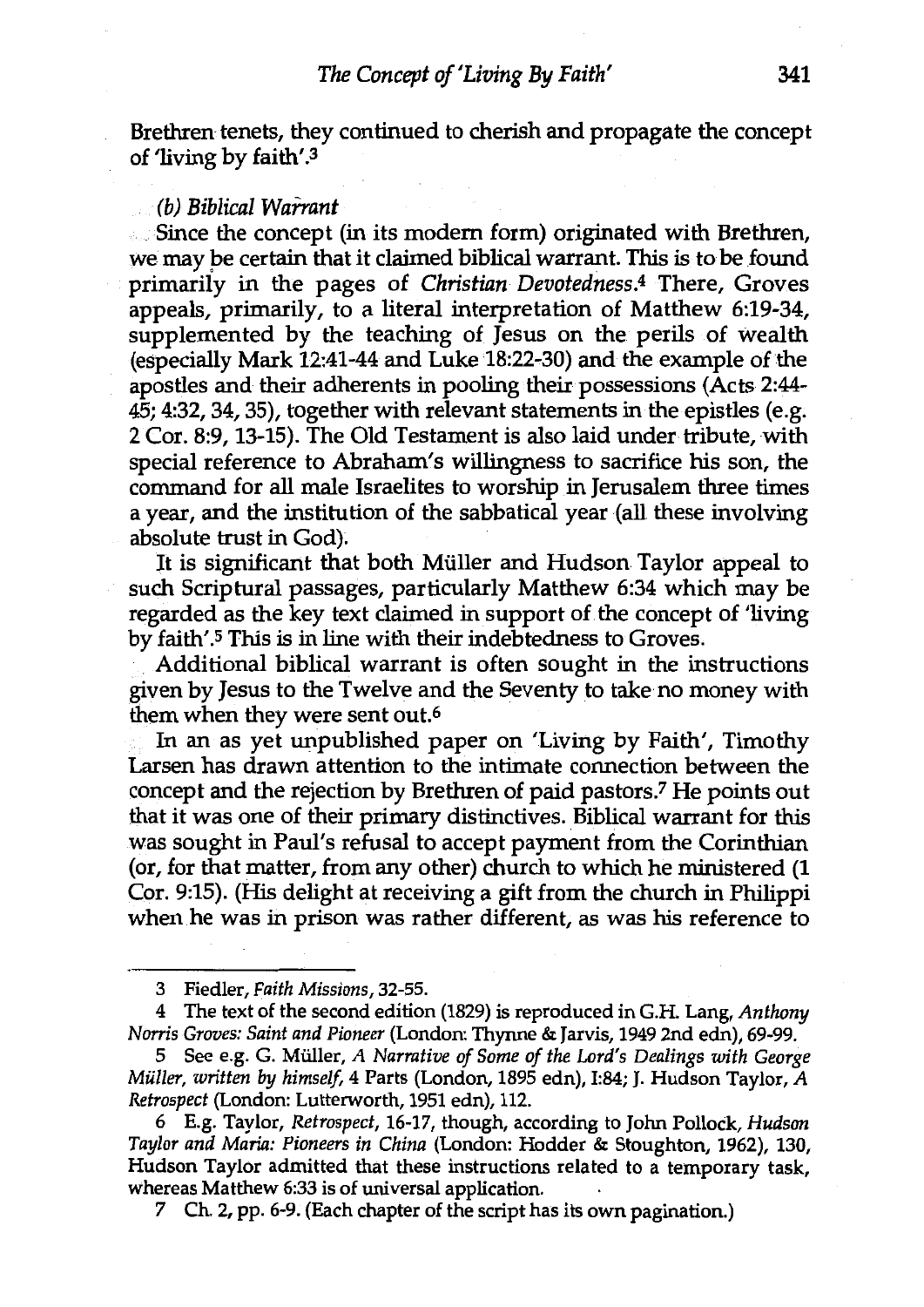their – unique – practice of sending him gifts when he was serving as a missionary in places other than Philippi, Phil. 4:10-18.)

As Larsen points out, the advocates of 'living by faith' did not hesitate to appeal, also, to biblical precedents. But the biblical bedrock of their case consisted of the 'hard sayings' of Jesus regarding material possessions, interpreted absolutely literally, reinforced by the statements made by Paul in 1 Corinthians 9.

#### *(c) Theological Perspectives*

Muller strenuously denied that the faith he exercised for the support of his orphans and the wider ministries of his Scriptural Knowledge Institution was a special gift of faith along the lines of 1 Corinthians 12:9. In support, he posits a distinction between the 'gift' and the 'grace' of faith. These he defines as follows:

According to the *gift of faith* I am able to do a thing, or believe that a thing will come to pass, the not doing of which, or the not believing of which *would not be sin;* according to the *grace of faith* I am able to do a thing, or believe that a thing will come to pass, respecting which I have the word of God as the ground to rest upon, and, therefore, the not doing it, or the not believing it would be sin [Muller's emphasis].

Muller uses as an example of the former, faith for the physical healing of others which he claimed to have received in the past (though he admits that 'in some instances ... the prayer was not answered') but which he would no longer claim to receive. (This was in the 1895 edition of his *Narrative.)B* 

Faith for the supply of material needs, he insists, is not a special gift of faith, but a 'grace' which is mandatory for all believers. While denying that it is the 'gift of faith' of 1 Corinthians 12:9, he acknowledges that it is 'altogether God's own gift'.9 But it is 'the selfsame faith which is found in *every believer* but which, in his case, has been increasing for the last sixty-nine years' .10 It is the same faith which he exercises for his salvation.<sup>11</sup> And it can be increased by reading and meditation on the Word of God, by maintaining 'an upright heart and a good conscience', by not shrinking from 'opportunities where our faith may be tried, and, therefore, be

<sup>8</sup> Millier, *Narrative,* 1:84.

<sup>9</sup> Millier, *Narrative,* 1:450

<sup>10</sup> Muller's emphasis. He was writing in 1895, in the 9th edition of his *Narrative,* IV:451.

<sup>11</sup> Millier, *Narrative,* N:451.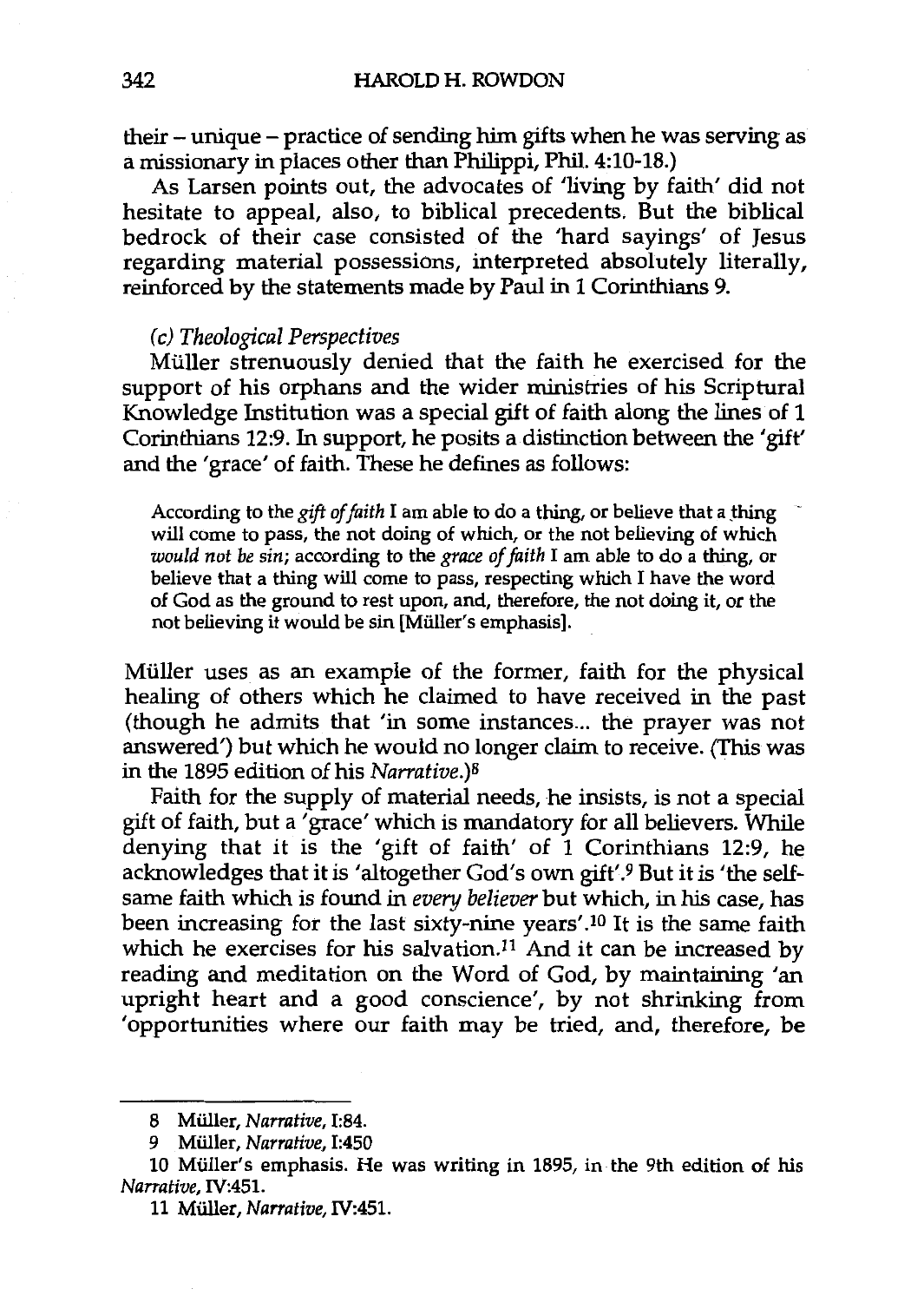strengthened', and by making no effort to effect our own deliverance when our faith is under trial.<sup>12</sup>

In all this, Miiller is at pains to make it clear that his experience is  $-$  or should be – regarded as nothing special. 'Oh, I beseech you', he writes, 'do not think me an extraordinary believer, having privileges above other of God's dear children, which they cannot have.'13 Furthermore, 'living by faith' is not to be confined to financial matters. As far as he is concerned, it should 'extend towards EVERY *(sic)* thing, the smallest of my own temporal and spiritual concerns and the smallest of the temporal and spiritual concerns of my family, towards the saints among whom I labour, the church at large, everything that has to do with the temporal and spiritual prosperity of the Scriptural Knowledge Institution, etc.'14 And, again it must be noted, this goes for *all* believers, since, 'all believers are called upon, in the simple confidence of faith, to cast all their burdens upon Him for every thing and not only to make every thing a subject of prayer, but to expect answers to their petitions which they have asked according to His will, and in the name of the Lord Jesus.'15

It is, at first sight, curious that Miiller paid wages to those who worked for him in the orphanage. If this had been queried with him, his answer would probably have been that faith is a matter for individuals to exercise voluntarily, not something to be imposed on others. Another apparent anomaly was Muller's remark that if Bethesda Chapel, Bristol, wished to appoint a successor to his colleague, Henry Craik, after the latter had died in 1866, they should 'back up their invitation with at least 500 pounds a year'.16 But this may have been an argument *ad hominem,* with Muller arguing that, if they want to go back to the example of other churches (by calling a man to a pastoral position), they might as well go the whole way (by paying him a fixed salary).

# *( d) Practical Considerations*

A number of practical considerations were felt to underscore the value of 'living by faith', as far as those engaged in full time Christian ministry were concerned.

<sup>12</sup> Millier, *Narrative,* IV:454-56.

<sup>13</sup> Miiller, *Narrative,* IV:450; cf. 11:15.

<sup>14</sup> Millier, *Narrative,* IV:452-53.

<sup>15</sup> Millier, *Narrative,* IV:450; cf. 11:15, 'the blessedness of depending upon the living God may be enjoyed by all the children of God.'

<sup>16</sup> F.R Coad, *A History of the Brethren Movement* (Exeter: Paternoster, 1968), 56.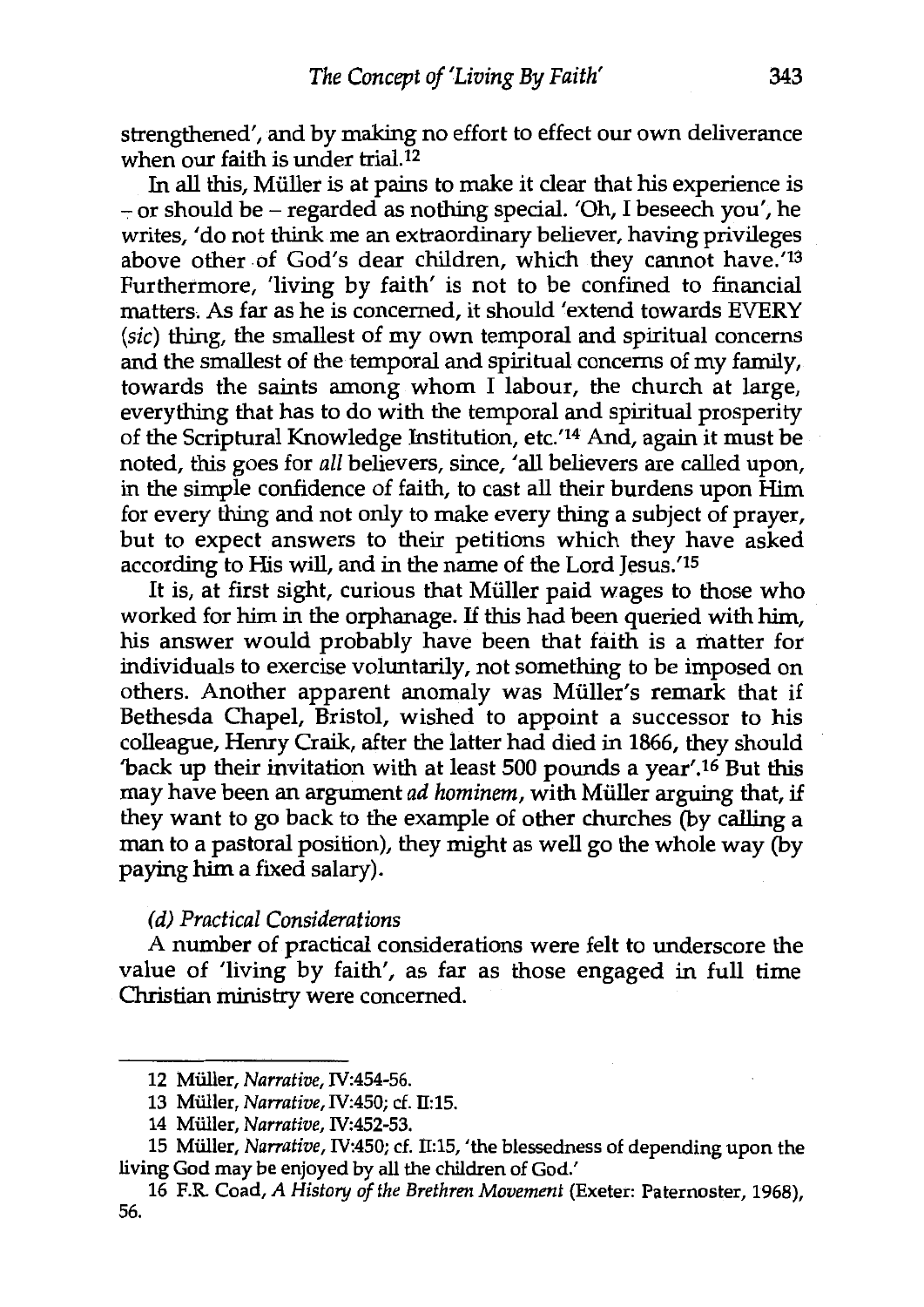First  $-$  and probably foremost  $-$  was the independence it provided. Larsen shrewdly points out that both Groves and Muller had had bad experiences with missionary societies from which they had resigned when forbidden to act in ways which their consciences told them were legitimate (and Hudson Taylor also felt obliged to resign from a society). Brethren were well aware of the truth in the old adage that 'He who pays the piper calls the tune'. Not that they wished to achieve *total* autonomy for Christian workers. They staunchly believed in accountability, but insisted that it should be to God, *not* man. Anything which savoured of a contractual arrangement was felt to involve some kind of restriction of the accountability to God which was of fundamental importance to those who operated in the spirit of Mrs Trotter's famous verse:

Christ, the Son of God hath sent me Through the midnight lands; Mine the mighty ordination Of the pierced Hands.

Closely related to this was the consideration that 'living by faith' served to eliminate from Christian service those who had not, in fact, received such ordination. If their funds dried up, and they were forced to withdraw from their work, then this was because they had not been called by God to engage in it. For, if, to quote Hudson Taylor's famous aphorism, 'God's work, done in God's way, will never lack God's supply', then it follows, inevitably, that any who imagine they are called to God's work. do not receive adequate supplies must be in error, and the sooner they admit the error, the better.

Another practical consideration, with strong theological overtones, was the belief that 'living by faith' provided a powerful testimony to the reality of a powerful, wonder-working God. Müller, for example, made no bones about the fact that his decision to found an orphanage was determined not so much by his concern for the sad state of Bristol orphans (though that is by no means to suggest that he was lacking in concern), as by his desire to demonstrate to a rationalistic and unbelieving world that his God heard - and answered - prayer. Influenced by his experience of the Pietist orphan houses in Halle, Germany (a reminder of the pre-history of the concept of 'living by faith' which goes back far beyond the nineteenth century but which space considerations exclude from this study) Muller determined to provide a demonstration that God hears and answers believing prayer without the interposition of any humanly contrived 'means'. This was one reason - perhaps the main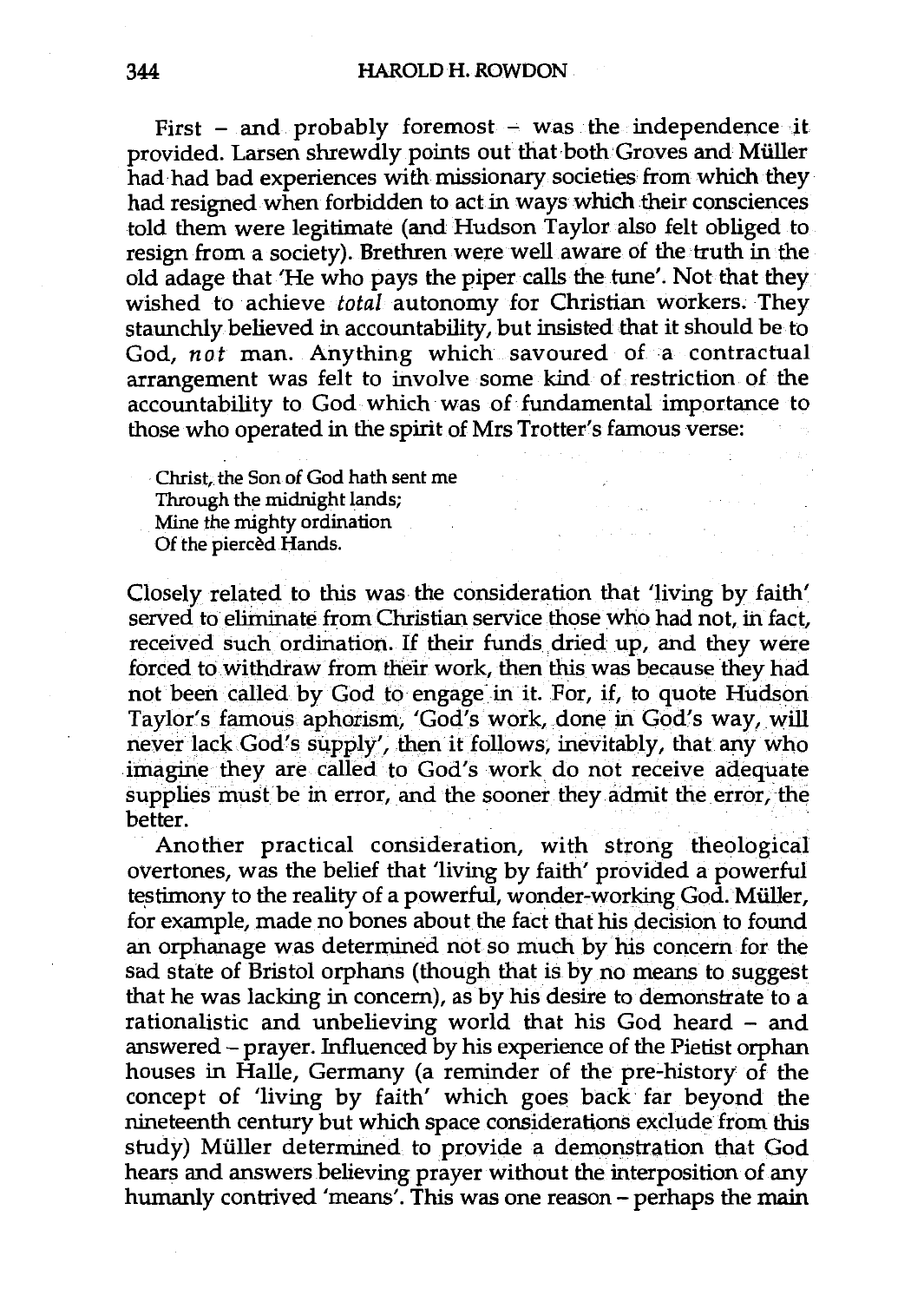one  $-$  why he so assiduously documented the progress of his orphanage and the Scriptural Knowledge Institution of which it was a part. And he missed no opportunity of pointing out the moral.

'.. \_ A further \_practical consideration with theological connections was the perceived spiritual benefits of 'living by faith'. In his tract on *Christian Devotedness* which, as have seen, was the fountainhead of modern thinking on the subject, A.N. Groves maintained that it not only constituted obedience to the Lord's commands, the apostolic example, and the divine command to love one another, and promoted 'the general extension of Christ's Kingdom upon earth' (by promoting and facilitating missionary endeavour), but it also promoted 'the happiness and usefulness of the individual; by extirpating carefulness and-sloth, and causing to grow in abundance the peaceable fruits of righteousness and love'.<sup>17</sup> The strengthening of faith - by exercise as well as by prayer and Bible reading - was \iiewed by Muller as a significant spiritual good. G.H'. Lang, one of the most thoroughgoing twentieth-century advocates of 'living by faith', makes a similar point, negatively, by claiming, on the basis of fifty years' experience of the practice, that a 'guaranteed or regular income, because it dispenses with direct and constant faith in God as to temporal supplies, is certainly a spiritual loss, not by any means a gain'.<sup>18</sup> • C *1* }8 . gam.

 $\sim$  Larsen makes an interesting point when he argues that many of the advocates of 'living by faith' were wealthy men who found it 'spiritually exhilarating to abandon their favored (sic) position and trust solely in the Living God'. Their experience was so successful, he adds, that they 'enthusiastically endorsed it for all'.<sup>19</sup> Though not all of the early advocates of the practice were wealthy (e.g. Müller and Hudson Taylor), a number of them certainly were, and a hint in one of the footnotes to Groves' *Christian Devotedness* strongly suggests that he saw 'living by faith' as part of the Brethren 'counterculture': 'provision for future possible wants is almost the only point, in which the Christian and the man of the world stand on the same ground, pursue the same ends, and govern themselves by the same maxims.'20 the replacement of the party of party of

> $\label{eq:3.1} \frac{1}{2} \exp\left(-\frac{1}{2} \int_{0}^{2} \left(\frac{1}{2} \int_{0}^{2} \left(\frac{1}{2} \int_{0}^{2} \left(\frac{1}{2} \int_{0}^{2} \left(\frac{1}{2} \int_{0}^{2} \left(\frac{1}{2} \int_{0}^{2} \left(\frac{1}{2} \int_{0}^{2} \right) \right) \right) \right) \right) \right) - \frac{1}{2} \int_{0}^{2} \left(\frac{1}{2} \int_{0}^{2} \left(\frac{1}{2} \int_{0}^{2} \left(\frac{1}{2} \int_{0}$ a barat bayan sarta sarta yang bandak da  $\label{eq:2.1} \mathcal{L}^{\mathcal{A}}(\mathcal{A})=\mathcal{L}^{\mathcal{A}}(\mathcal{A})=\mathcal{L}^{\mathcal{A}}(\mathcal{A})=\mathcal{L}^{\mathcal{A}}(\mathcal{A})=\mathcal{L}^{\mathcal{A}}(\mathcal{A})=\mathcal{L}^{\mathcal{A}}(\mathcal{A})$

- 19 Larsen, ch. 2, p. 21.
- 20 Cited in Lang, A.N. Groves, 95, n. 2,

<sup>17</sup> Cited in Lang, A.N. Groves, 94-95.

<sup>18</sup> Lang, A.N. Groves, 66.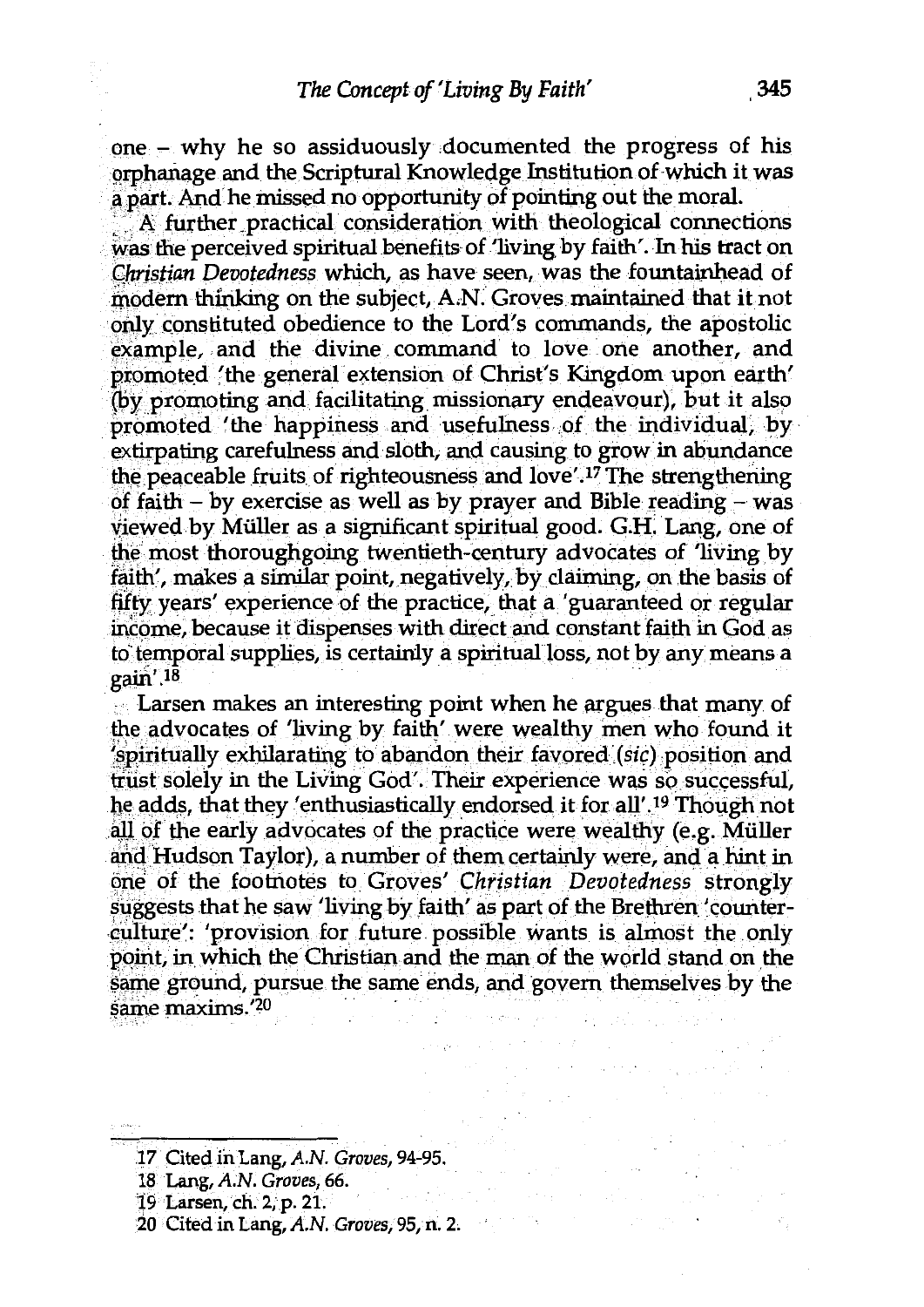## **3. A Critique**

Before proceeding to critique this concept, taking the historical development as read, but looking critically at each of the other aspects set out above, one or two preliminary remarks must be made.

First, from the perspective of evangelical Christian faith, there is nothing inherently dubious in the concept of trusting an all<sup> $\frac{1}{2}$ </sup> powerful, loving, and compassionate God to hear and answer the prayers of his people. Far from it. But the point at issue is whethet this is the way in which he expects them to meet their financial· obligations. Put another way, we might ask whether faith in God is necessarily incompatible with the use of 'means'.

Second, I must take this opportunity to pay tribute to those who have adopted the way of 'living by faith'. Even if we come to the conclusion that they have been to a greater or lesser extent misguided, and in certain respects have acted inconsistently, we can hardly fail to be deeply impressed by their spiritual calibre. For the most part, they are comparable with Abraham and the other heroes of faith enumerated in Hebrews 11, even though, like them, they were not devoid of faults and failings. I write from experience, for l have known hundreds of them, and they include my own parents.

### *(a) Biblical Warrant*

There is not enough space here to indulge in detailed exegesis of the biblical data. Summary comments must suffice, pinpointing the major issues.

First, the appeal to the 'hard sayings' recorded in the Sermon on the Mount, and elsewhere in the gospels. These, as we have seen, constitute the hard core of biblical warrant adduced for the concept. But, a rigid, literal interpretation of the teaching is by no means convincing, being fraught with problems, both exegetical and practical. Western literalism fails to yield the true meaning of oriental idiom. In the context of 'living by faith', literal interpretation·  $-$  if followed by all Christians  $-$  would have the effect of stripping the church of all its resources. It could even be said that *some*  Christians are able to live by faith only because *others* do not! Consistent advocates of 'living by faith' do not seem to have thought through the implications of what they were propounding.

Jesus was *preaching,* urging the point that the believer's trust must be placed in God who provides for his or her needs, rather than in the provision that God makes for him or her. He was not laying down a way of life for his followers (a 'new law') but was teaching principles which could be applied in a variety of ways. These might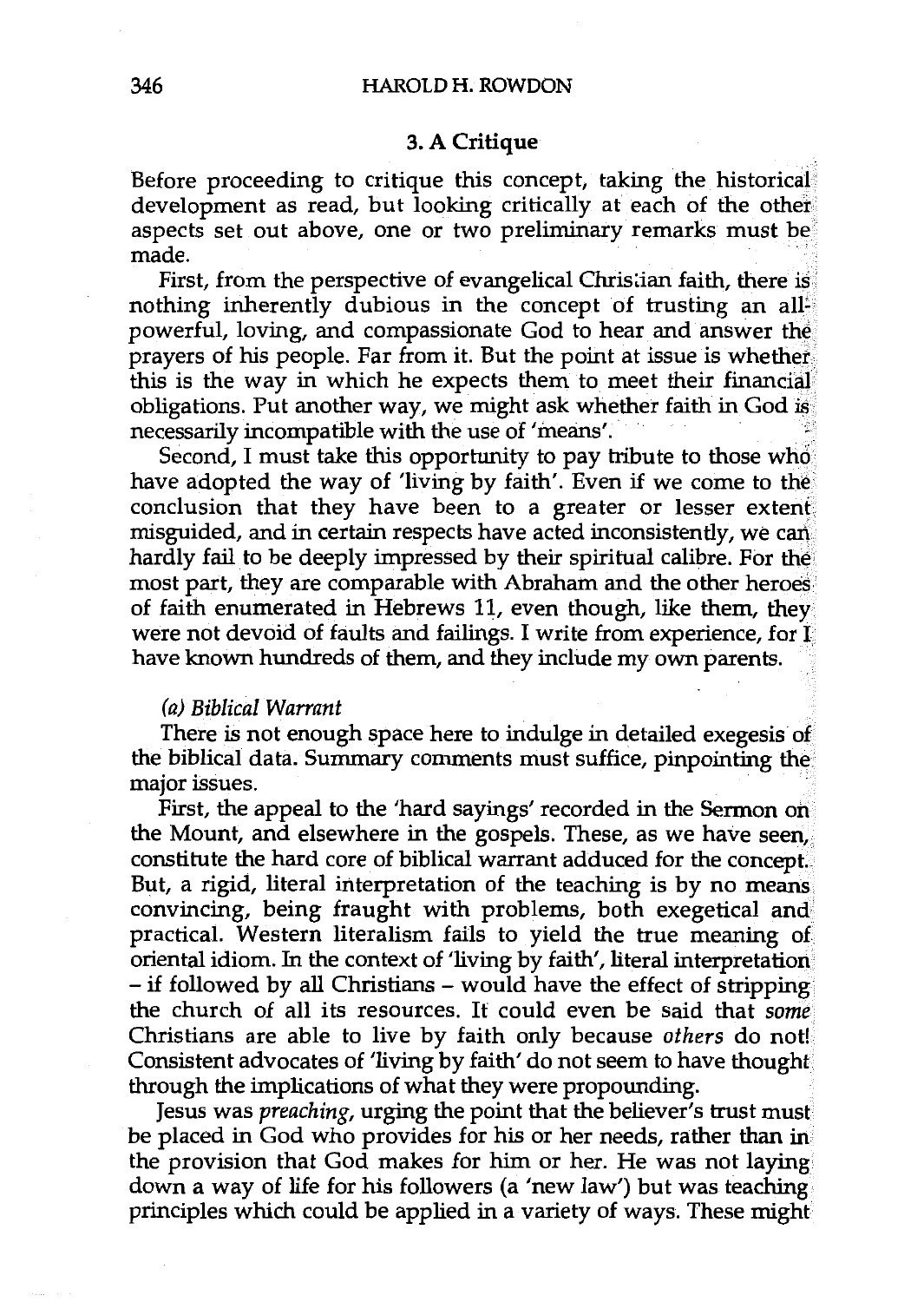include going out into the unknown without guaranteed provision for:material needs, but need not exclude trust in the God who provides in more normal ways.

 $\sim$  The practice of the apostolic community in Jerusalem which pooled its resources has also been misunderstood and misapplied by the advocates of 'living by faith'. For a start, there was nothing mandatory about it: it was both spontaneous and voluntary. The sin of Ananias and Sapphira was not that they failed to put all the proceeds of the sale into the common pool, but that they brought part, pretending that it was the whole. Furthermore, the situation was unique. Pilgrims who had come up to Jerusalem for the short festival season stayed on indefinitely, pending the expected return of the Lord. Clearly, an emergency situation arose, calling for emergency measures. There is overwhelming evidence from the rest of the New Testament that the Jerusalem solution to a temporary .crisis situation was not generalised into a universal practice,let alone requirement.

 $\sim$  Here we see the danger inherent in an exegetical approach which regards events recorded in Scripture (particularly the New Testament) as precedents to be followed to the letter for all time. Such an approach is necessarily selective, or  $-$  to take a very simple example - it would require Christians to meet together for worship in upper rooms! It is far better to make use of 'cultural transposition'  $\triangle$  treating the events rather like case studies, taking into account the total context, and looking for the principles involved, with a view to deciding how they can be applied in the contemporary context, which may differ markedly from that of the original event.

 $\sim$  In the light of this, the appeal to the instructions given to the Twelve and the Seventy, when sent out on their short missions, need not detain us long. There is nothing to suggest that these are to be taken as normative - as they stand - for every mission throughout all time. Clearly, they relate to Near Eastern culture, and are intimately connected with the historical situation. Moreover, the appeal made :to them by advocates of 'living by faith' is selective (e.g. 'do not take a purse', Luke 10:4; but not 'heal the sick', Luke 10:9). and one stipulation, or at least the rationale for it, is specifically ruled out ('the worker deserves his wages', Luke 10:7). As in the case of the Jerusalem church, lessons can be learned from these instructions and applied to current practice, but the claim that *one* of them is to be taken literally and regarded as normative for all time, is surely unwarranted.

Similarly, Elijah's experience of being fed by ravens is surely not intended to be generalised. Of course, God can - and does - provide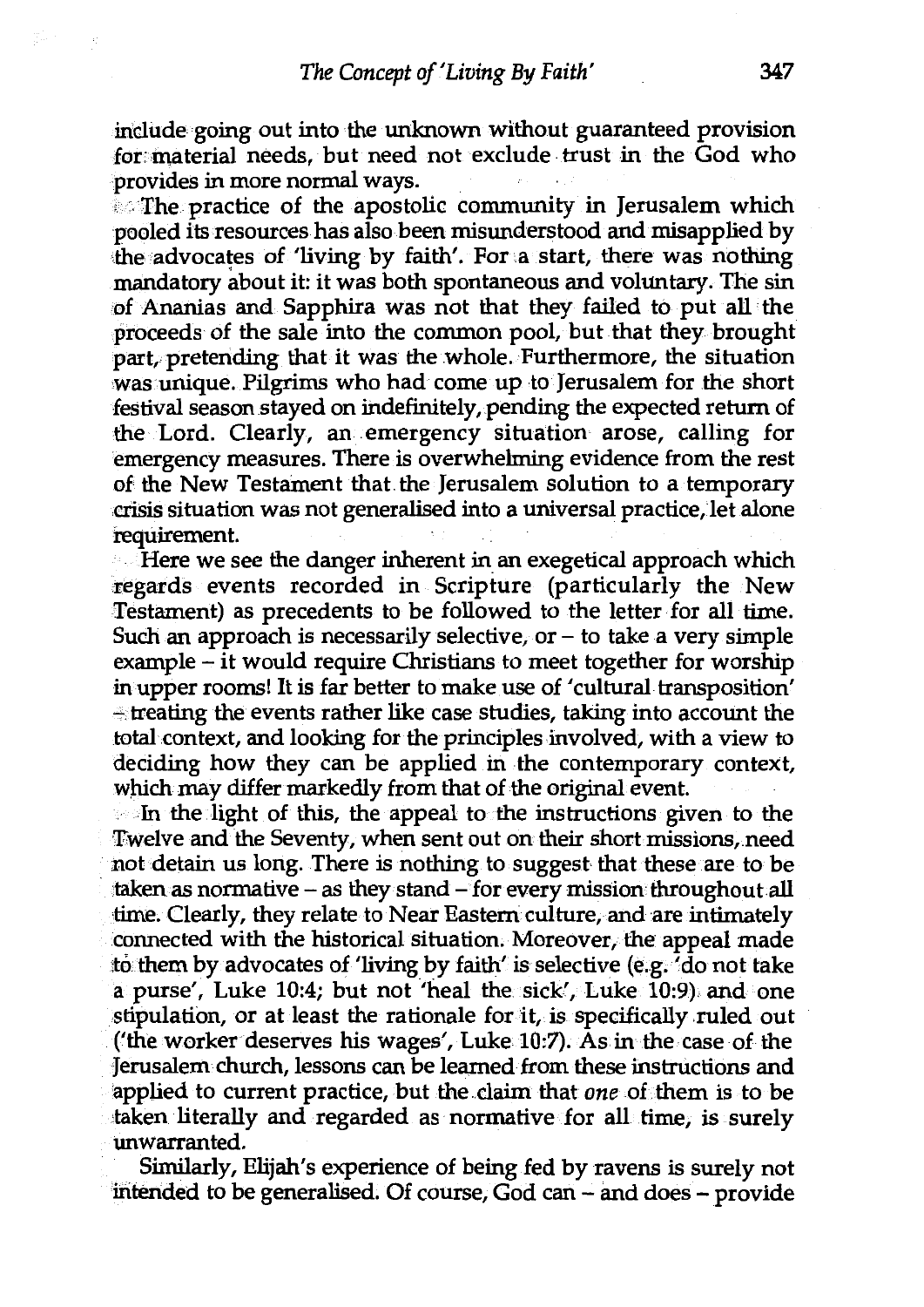miraculously in exceptional circumstances: that is the lesson of the story. But that provides no authority to apply the principle to circumstances which are not exceptional.

Paul's practice must be looked at more closely, for it had received much attention, not only from exponents of the practice of 'living by faith', but also by missiologists in general, as well as New Testament scholars.

That Paul declined to receive material rewards from those to whom he ministered spiritually there can be no doubt (1 Cor. 9:15-18). What is often overlooked, particularly by those who advocate 'living by faith', is that Paul strenuously asserted his right to receive them, *had he chosen* to exercise it (1 Car. 9:3-14). He piles up evidence to support this right: the examples of other apostles (9:4-6); the analogy from soldiers, farmers, and shepherds (9:7); the law of Moses (9:8-10); and the instructions given by Jesus to those he personally sent out on mission (9:14). The case could hardly be stronger. Why then did he decline to make use of an undoubted right?

His reasons are not stated as clearly as we might wish. He certainly wished to preserve his freedom of action, though he hastened to add that he laboured under divine compulsion and had voluntarily made himself a slave to all mankind (9:15-22). He was also concerned to do nothing which might undermine his insistence that the gospel is 'free' - it does not call for any kind of payment. And there can be little doubt that he was concerned to differentiate himself from those who made a living out of peddling their beliefs: he is no itinerant philosopher plying his trade for what he can get out of it.21 It is also worth noting that the reason he specifically gives in 2 Thessalonians 3:10 for being willing to work for his living rather than accept remuneration from those to whom he ministers spiritual things - even though it meant that he had to work literally day and night – was his desire to teach new Christians by example as well as by precept that they should work for their living.

This brief discussion of Paul's attitude yields several important findings regarding Paul and finance:

(1) It is entirely justifiable for those who provide spiritual services to receive material remuneration from those to whom they minister.

(2) Paul had reasons for foregoing this right. These included the desire to safeguard his independence, but also included a theological one (concern not to compromise the 'free' nature of the gospel), a

<sup>21</sup> Cf. Paul's anxiety to distinguish himself from purveyors of human wisdom (1 Cor. 1-2).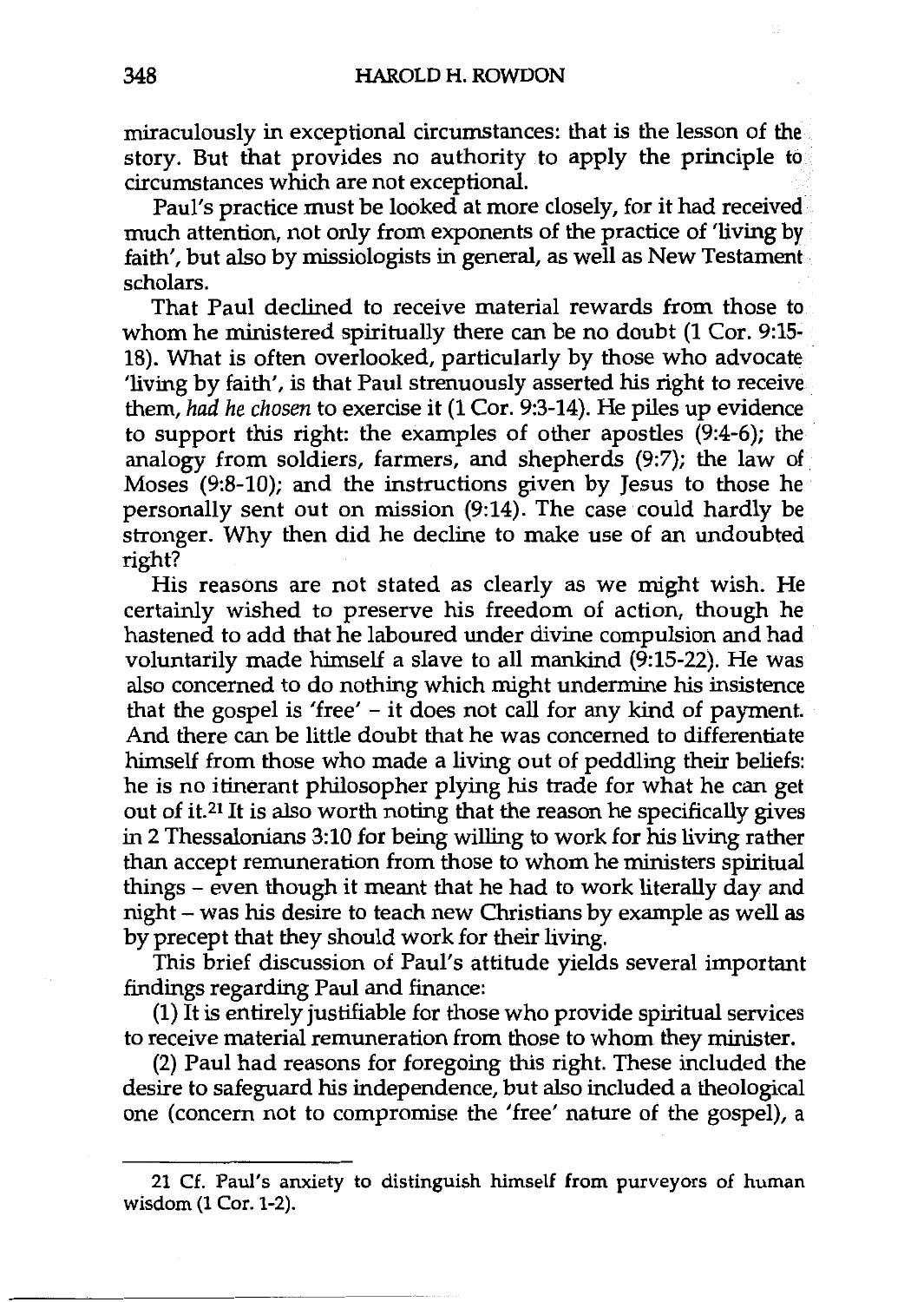circumstantial one (the danger of being lumped together with the notorious peripatetic philosophers of his day), and a hortatory one (to teach converts the necessity of providing for their own material needs).

(3) Paul saw nothing incongruous in earning money in secular employment if this proved to be necessary.

In short, Paul does provide some support for 'living by faith' (or, more accurately, for one of the reasons adduced for advocating the practice - protecting freedom of action). But he also provides some for *not* living by faith. Not only does he see nothing inconsistent with the former in engaging in 'secular' work to help meet his needs, but, if the factors listed under (2) above, had not applied, there can be no doubt that he would have been happy to accept remuneration from those he served. '

It is worth looking more closely at theways in which Paul's living expenses may have been met.

Some help did come 'out of the blue', though evidence for this is not as plentiful as might be expected if he habitually practised 'living by faith'. Evidence that the church in Antioch, which sent him out and to which he reported when he returned (in other words, his 'sending church'), sent him gifts in the manner approved of and, indeed, expected by most modern evangelical missionary enthusiasts, is conspicuous by its absence. According to his own account, the one and only church which he had planted and which subsequently sent him financial aid was the Philippian (Phil. 4:15- 16).

Paul's main source of support may well have been the hospitality that was so marked a feature of oriental life.22 We can see this at work in the  $-$  admittedly exceptional  $-$  circumstances of Paul's shipwreck on Malta (Acts 28). Publius, the chief official on the island, not only provided free hospitality for three days for Paul and his party, but also gave them supplies for their journey when they left (28:10). Publius, by the way, was an unbeliever and nothing is said to indicate his conversion to Christianity. Similar things would likely have happened in less dramatic circumstances. Paul's needs were very modest, amounting to little more than food and shelter,23 and it was undoubtedly so natural for these to be met by hospitable parties

<sup>22</sup> Cf. Luke 10:5-8, incidentally another piece of evidence that the appeal to the instructions to the Seventy in support of the concept of 'living by faith' is a double-edged weapon.

<sup>23</sup> Cf. 1 Cor. 9:5, where Paul indicates another right he has foregone - the right to take a wife with him on his journeys. One wonders why the exponents of 'living by faith' do not require celibacy!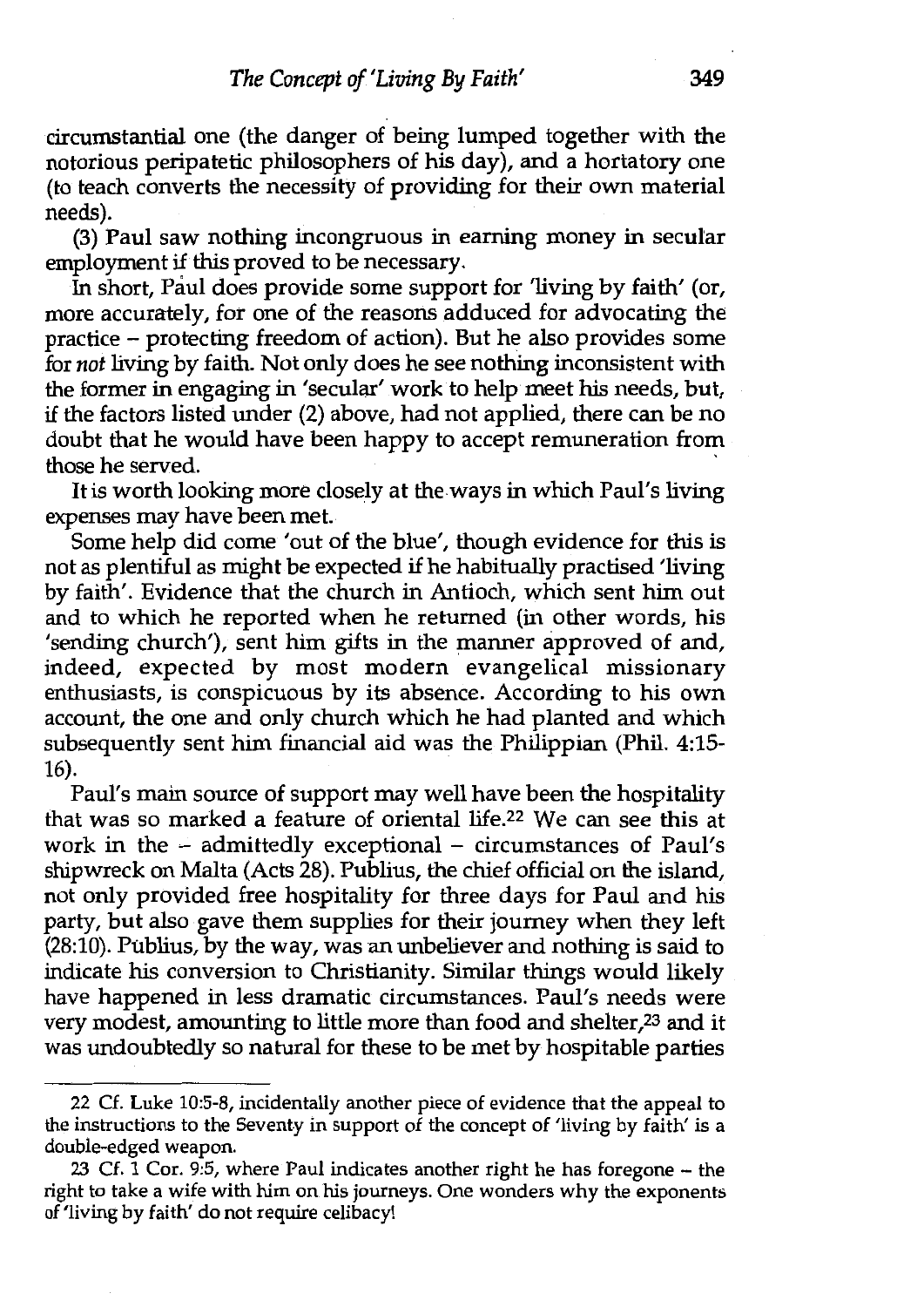that note is rarely made of it. Attention, however, is drawn to the hospitality afforded by Lydia at Philippi (Acts 16:15). Paul stayed with Aquila and Priscilla at Corinth (Acts 18:1-3), but they were hardworking refugees, not wealthy merchants like Lydia, and Paul found it necessary, as they did - so much for 'living by faith'! - to earn his living by tentmaking.

With the development of an expanding network of Christian families and churches, the stage was set for the material support of the Christian mission. What this involved may be discovered from a study of New Testament words such as 'help', 'receive', and 'helper'. Commenting on Romans 15:24, C.E.B. Cranfield says of *propempein*  ('to help') that it 'was used to denote the fulfilment of various services which might be required by a departing traveller, such as the provision of rations, money, means of transport, letters of introduction, and escort for part of the way. It became a regular technical term of the Christian mission'.24

The term 'receive' speaks of the hospitality afforded to visiting missionaries. Shortly after writing of his expectation that the Christians at Rome will 'help' him on his way to Spain, Paul solicits their assistance for Phoebe during her intended stay there (Rom. 16:2). His request that they 'receive' her goes far beyond mere verbal welcome and ecclesiastical acceptance. It extended to hospitality with all its ramifications.

When Paul describes Phoebe as having been a 'help' to many, including himself, he uses the word *prostasis* which can be translated 'patroness' or 'benefactress' and indicates the extent to which Paul and others (surely including, if not especially, missionaries) were supported in an open and acknowledged way.

In short, the claim that Paul 'lived by faith' in the sense defined at the beginning of this essay, is dubious, to say the least. Though he deliberately waived his undoubted *right* to automatic support from those to whom he ministered, he was perfectly prepared to undertake paid employment in order to maintain himself.25 Probably a major part of his support came from hospitality and patronage which was a 'natural' phenomenon to be expected by a traveller of note. And, quite out of character if he was 'living by faith', he had no qualms about drawing attention to his own needs (as in Rom. 15:24) as well as to the needs of others (as in Rom. 16:2).

<sup>24</sup> C.E.B. Cranfield, *Critical and Exegetical Commentary on the Epistle to the Romans,* ICC (Edinburgh: T&T Clark, 1979), Vol. II, 769, n. 4.

<sup>25</sup> Despite this, the resort of A.N. Groves to money-making schemes has been widely regarded by his warmest admirer as a regrettable lapse. See Lang, *A.N. Groves,* in the chapter entitled 'Failure and its Lessons', 311ff.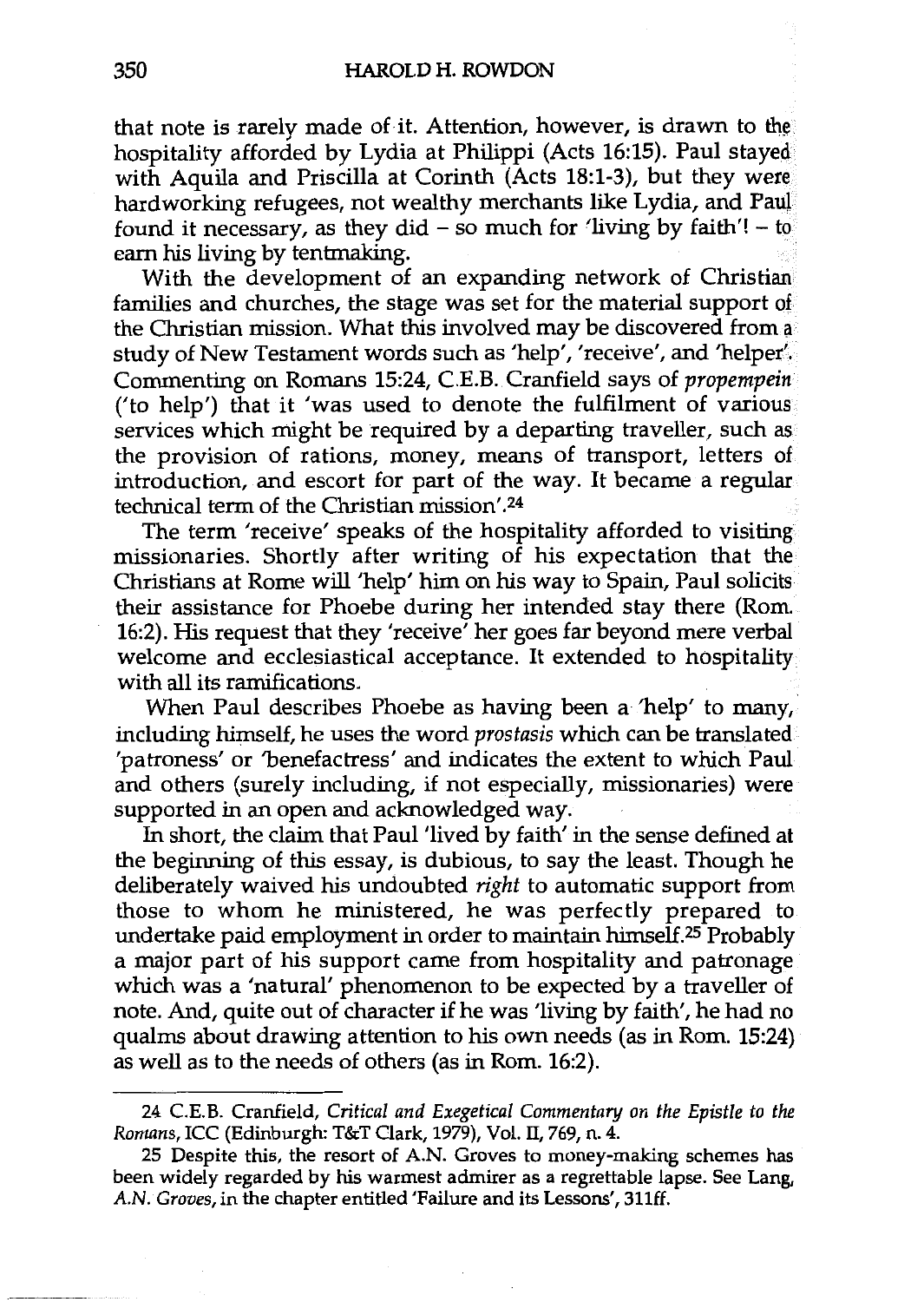# *(b) Theological Perspectives*

Muller's distinction between the 'gift of faith' and the 'grace of faith' must be regarded as contrived. It does not seem to have gained acceptance and therefore does not require further discussion. His purpose in making the distinction was clearly to discredit any notion that 'living by faith' is a special gift available to a select few. Instead, he maintained that faith, possessed by all true believers, can grow to greater and greater heights.

He is, of course, right in asserting that all believers, by definition, have faith, and that that faith grows by use and by prayer and meditation. But he seems to overlook the biblical teaching that faith should inform the *whole* of the believer's life, not just one's attitude to material possessions. Paul, for example, makes this clear in Romans 14:23b ('everything that does not come from faith is sin') and in 2 Corinthians 5:7 ('We live by faith, not by sight'). This means that faith does not exclude the use of means. At first sight it might appear that possession of, say, a fixed salary, excludes trust in God. But this is not necessarily so. For one thing, there is no guarantee that such a 'natural' process will continue automatically. Health may fail at any time; employment may be terminated for a variety of reasons; a thousand and one uncertainties may materialise at any time. But, even if they continue without interruption, the Christian who receives them should still regard them as gifts of God, since 'every good and perfect gift is from above' (Jas. 1:17). True, it may be 'easier' to trust God when we are in emergency situations where there appears to be no possibility of pressing needs being met without his direct intervention, but that is not to say that a person who is not in an emergency situation is debarred from trusting God. In other words, the use of means does not *necessarily* exclude faith in God.

Hudson Taylor wrote ambivalently on this. On the one hand, he wrote of his time in England just before founding the China Inland Mission (1865): 'I saw that the Apostolic plan was not to raise ways and means, but *to go and do the work* trusting in His sure word who has said, "Seek ye *first* the Kingdom of God and His righteousness, and all these things shall be added unto you."'26 On the other hand, he commented on an incident during his first sea voyage to China when he threw overboard the 'swimming belt' his mother had insisted he take with him in case of shipwreck: 'I was a very young believer, and had not sufficient faith in God to see Him in and through the use of means.' He concluded his discussion of this

<sup>26</sup> Taylor, *Retrospect*, 112, his emphasis.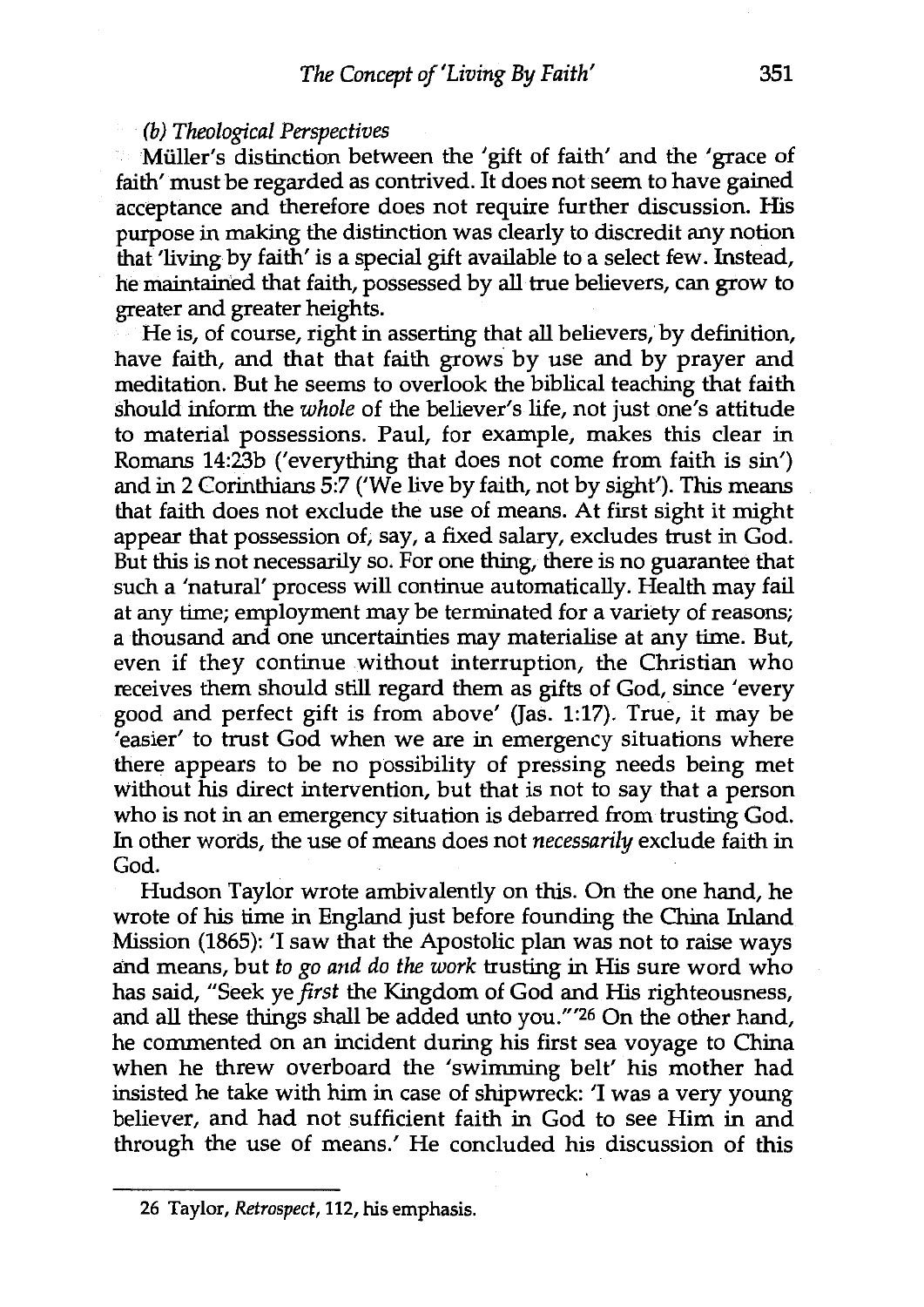incident with words which hardly fit the rigid view of 'living by faith' commonly associated with him: 'The use of means ought not to lessen our faith in God; and our faith in God ought not to hinder whatever means He has given us for the accomplishment of His own purposes. '27

It is worth pursuing this point a little further, for it can tend towards an unbiblical distinction between the natural and the supernatural. To trust God when no natural factors are involved is usually deemed by advocates of 'living by faith' to be preferable and indeed, superior to trusting him when he provides natural means. This emphasis on the 'supernatural' comes strangely from those who - for the most part - take the view that in this present dispensation God does not show his hand in supernatural ways: he did in the apostolic, foundational period of the church's history, but not any more.<sup>28</sup> For the most part, advocates of the concept seem unaware of the irony.29

Another irony is that a practical result of the concept which, as we have seen, arose in part from a desire to avoid the creation of a salaried elite has been to create an *unsalaried* one! Ror there can be no doubt that, however loudly it may be denied, those who 'live by faith' in a way that cannot be attained by those who, for example, earn their living, *do* constitute an elite.

This can be demonstrated from a remarkable statement made by a Brethren missionary describing himself as 'a veteran from Africa' in a letter deploring the practice of 'tentmaking'. Having pointed out that the first disciples left everything to follow Jesus (Mark 1:8; Luke 5:27-28) and that Peter's subsequent return to fishing was both temporary and unsuccessful (John 21), the veteran went on to assert that the 'natural' man prefers to have a job with an assured income, whereas the 'spiritual' man desires to give himself wholly to the work of God.<sup>30</sup> This is unadulterated elitism which comes as near as

30 *Believer's Magazine,* April 1936, 98-99. A protracted debate followed, mainly supporting the notion. However, it was firmly repudiated in another Brethren magazine *(The Harvester,* March 1937, 57). Yet another Brethren magazine, *Links of Help,* specifically devoted to promoting foreign mission, had earlier (July 1924, 302) raised the question whether the Brethren, with all their

<sup>27</sup> Taylor, *Retrospect,* 45. It is fascinating to recall that William Carey, who may be said to have launched the modern Protestant missionary movement, had argued for the use of 'means'.

<sup>28</sup> Sir Robert Anderson's little volume, *The Silence of God,* presents this dispensationalist view unequivocally.

<sup>29</sup> It is interesting that both Muller (implicitly, in his *Narrative,* 1:84) and Hudson Taylor (explicitly, in his *Retrospect,* 112) dissociate themselves from faith-healing.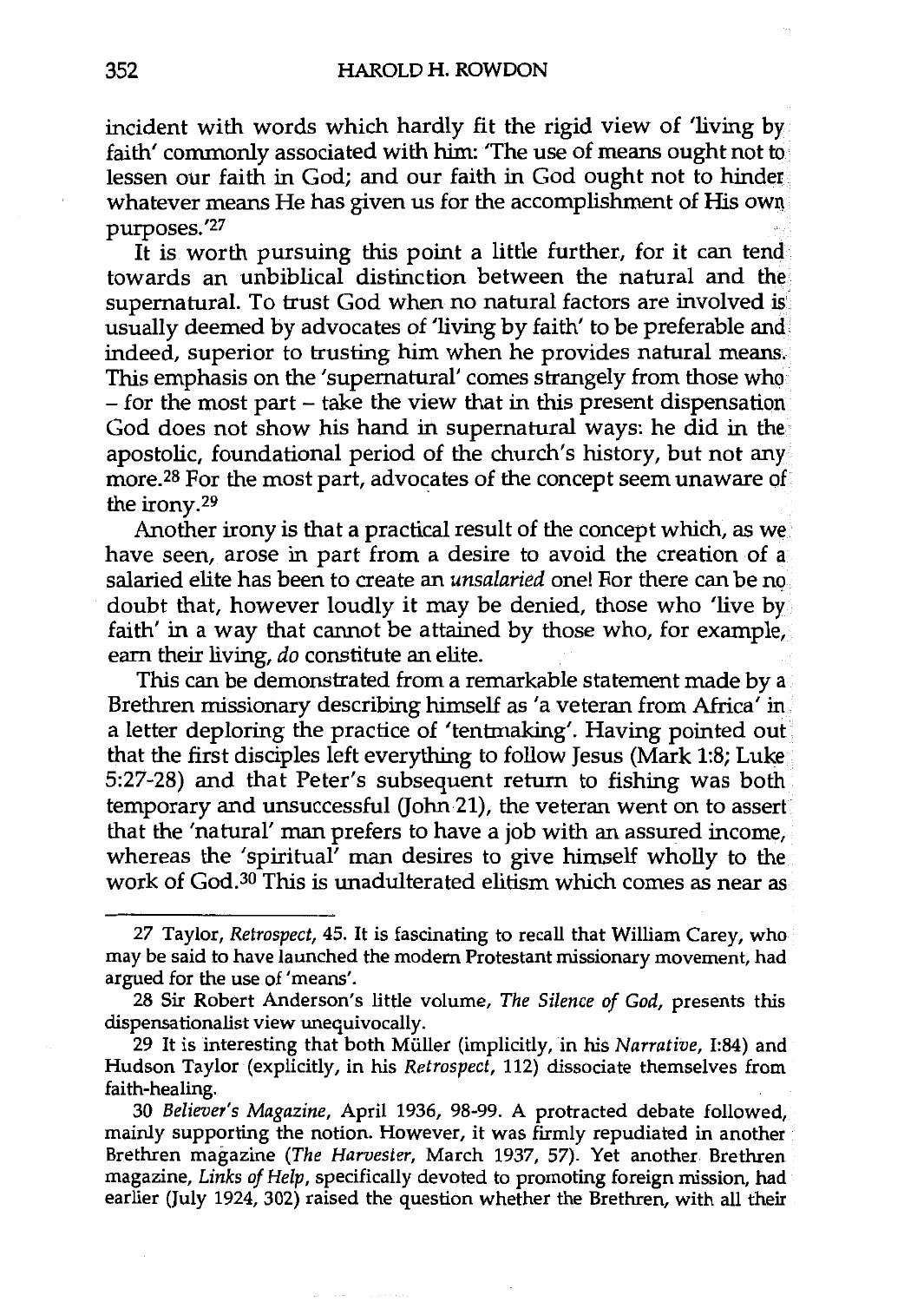makes no matter to a distinction comparable with that between clergy and laity which the Brethren had abjured!

A further theological implication of the view that 'living by faith' excludes the use of means is that it amounts to 'tempting God'. Groves himself raised this issue in *Christian Devotedness.* His answer was to list examples of divine commands given in the Old Testament which appear to constitute tempting God. They are: the commands given to Abraham to leave his country for an unknown destination, and to sacrifice Isaac, the child of promise; the requirement that all male Israelites should leave their homes and families unprotected three times a year while they went to worship the Lord; and the institution of the sabbatical year. His conclusion was: 'If trusting against the natural appearance of things was demanded under the comparatively dim light of the Old Testament  $-$  a dispensation which, considered nationally, had peculiar respect to temporal prosperity; much more might we expect it to be required under the bright light of the Gospel.'<sup>31</sup>

The question remains, however, whether it is a requirement of the New Testament that believers should abjure the use of means with respect to the supply of their material needs. The direction in which this critique is moving suggests that it is not. Special circumstances may arise in which such means are not available. Or, there may be pressing spiritual reasons why they should not be used (in Muller's case, for instance, a deep conviction of the need to establish a witness to the power of God). But consistently to refuse to use available means as a matter of course does seem to represent a humanly devised putting of God to the test.

Closely related to this is the idealistic stance adopted by the exponents of 'living by faith'. For, in order for it to 'work', it requires not only a highly developed faith on the part of those who live by it (and a prayer-answering God!) but also keen spiritual sensitivity on the part of Christians with the resources to be. the channels by which God is to meet their needs.

profession of following the New Testament model as closely as possible, had, by neglecting the concept of 'tentmaking', in fact departed from it. Interestingly, the October 1924 edition of *Links of Help* drew attention to the formation of a Christian Emigration Society (33) which, by December 1934, had considered more than 230 applications, as a result of which c. 30 had gone overseas in secular employment *(The Witness,* December 1934, iv).

<sup>31</sup> Cited in Lang, A.N. *Groves,* 90-92.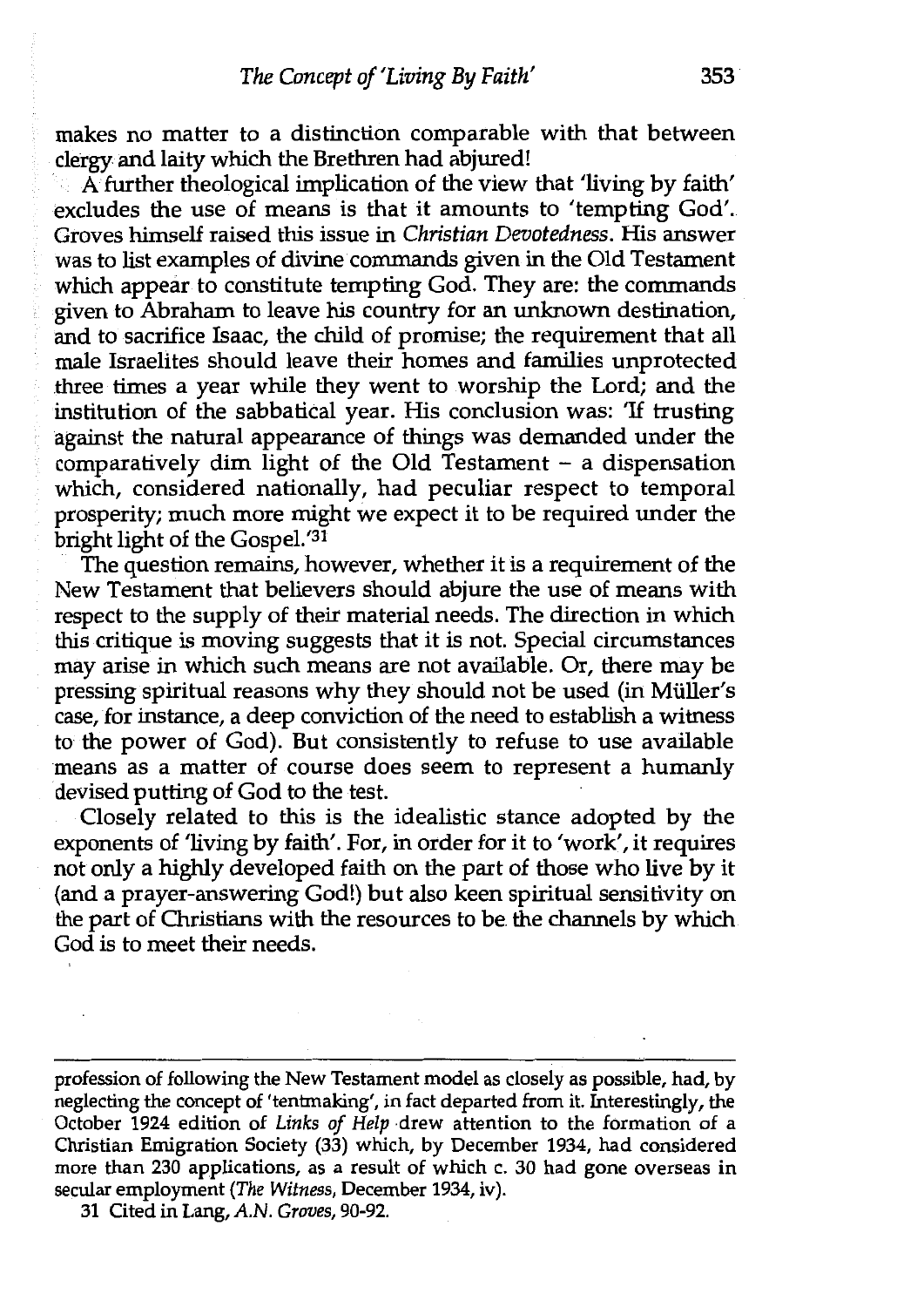#### *( c) Practical Considerations*

Some of these have already been considered, but a few remain: First, we must examine the practical argument adduced in favour of the concept of 'living by faith' that it eliminates from Christian ministry any who are not personally called by God and whose. temporal needs are therefore not met by divine intervention. As a theory it may be a persuasive argument, but in practice it seldom seems to happen. In part this may be because the rigorist theory is seldom followed. When combined with 'tentmaking' the supposed sifting function is less likely to operate. (Which is *not* to say that those who resort to it are thereby shown to be without divine calling  $-$  if it were, then Paul would have to be placed in that category!) There is also the consideration that if the practitioner of 'living by faith' is an eloquent deputation speaker or author support may be attracted 'automatically'. (Again, we are up against the 'idealistic' nature of the concept.)

This raises another practical consideration which I once heard put in this blunt way: 'As soon as it becomes known that someone is "living by faith", that person ceases to "live by faith".' It is a fact that, most missionaries who 'live by faith' spend a considerable proportion of their time (sometimes a third) telling people in their home countries about the work they are doing. At least some of this time is needed for physical renewal, renewing family and friendship relationships, and necessary relaxation. And, of course, 'deputation' is a valuable way of stimulating prayer support. But, strictly speaking, if the rigorist view of the matter is being followed, there should be no need for it. At its best, such reporting (as in the case of the annual report meeting at which Miiller gave an annual report, and the published *Narrative* which provides minute details of amazing answers to prayer) is intended to be nothing more than. directing attention to the faithfulness of God. But, unintentionally, no doubt, it fulfils a further function - that of drawing attention to the existence of material needs. At its worst, it can degenerate into subtle hints (e.g. a request to 'pray with me for the provision of [this] or that]').

A further practical consideration relates to the children and other dependents of those 'living by faith'. Groves addressed this issue. He was perfectly aware of the Scriptural responsibilities involved, but, characteristically, he was convinced that the Scriptural way of meeting those responsibilities was to trust God to make provision as the need arose. The believer, he affirmed, 'knows that the best security for all... temporal mercies, both to himself and to his friends, lies in doing the will, and trusting unreservedly in the promises, of...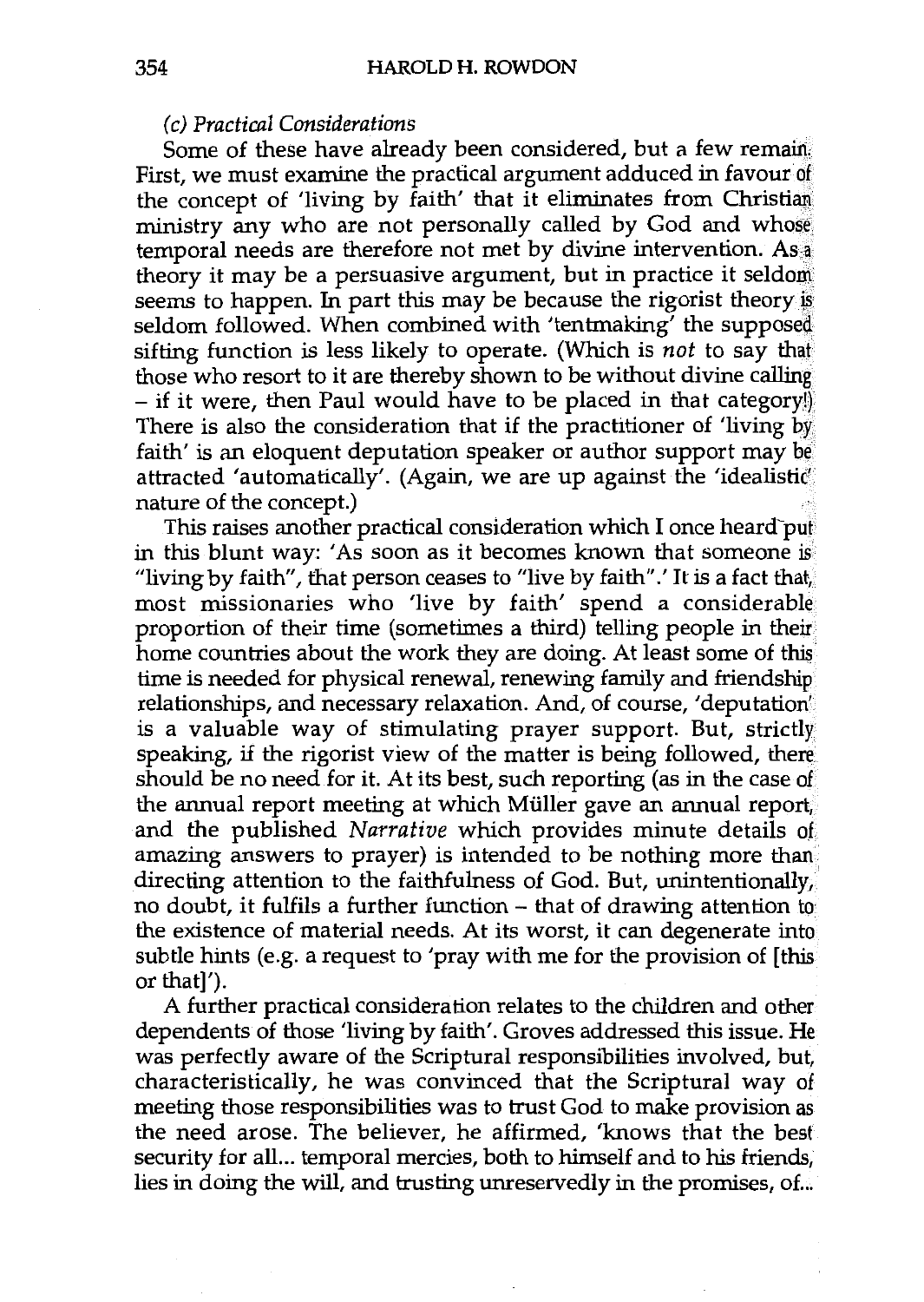God.'32 But those who 'live by faith' are usually candid enough to acknowledge that faith is often tested - sometimes to the limit. This is fair enough for those who have chosen it freely, but the question has been raised – sometimes by the children concerned – whether it is right to impose it on offspring who have not chosen it for themselves. Parents have often met this point by helping their children to accept it willingly, and perhaps the question stems from western individualism. But it is not unknown for the children of parents who 'live by faith' to react very negatively.

Other practical considerations cluster round the 'slippery' nature of the concept. Does it apply to appeals for prayer support and additional personnel, as well as to money? If not, why not? It is curious that Hudson Taylor, for example, ruled out personal solicitation for funds, 'collections' of money and even 'collecting books', but had no objection to 'missionary boxes'.33 One wonders why. And why was he prepared to make fervent appeals for more workers to go out to China, but not for more money to support them?

I have even heard it said by someone 'living by faith' that there is no objection to requesting money for *others,* only for *oneself* 

### 4. **Conclusion**

Perhaps the best way of bringing this discussion to a close is to develop this last point a little further.

Larsen has drawn attention to what he describes as the 'fluid understanding' of the concept in the writings of its earliest exponents. He draws attention to Muller's approbation of a poor Christian woman whom he (Muller) describes as living a life of 'simple dependence upon the Lord', even though she was in receipt of a fixed income which met her basic needs.34 Groves paid his faithful Indian disciple, J.C. Aroolappen, a monthly salary for his work as an interpreter (though he was delighted when Aroolappen declined to accept it any longer), and on his deathbed urged his Indian helpers not to lay too much stress on matters such as 'unpaid ministry'.35 Even J.N. Darby, who made characteristically emphatic statements about 'living by faith', offered a loophole when he added,

<sup>32</sup> Lang, *A.N. Groves,* 90.

<sup>33</sup> Taylor, *Retrospect,* 116.

<sup>34</sup> Larsen, eh. 4, pp. 16-18.

<sup>35</sup> G.H. Lang, *The History and Diaries of an Indian Christian* (London, 1939), 30.